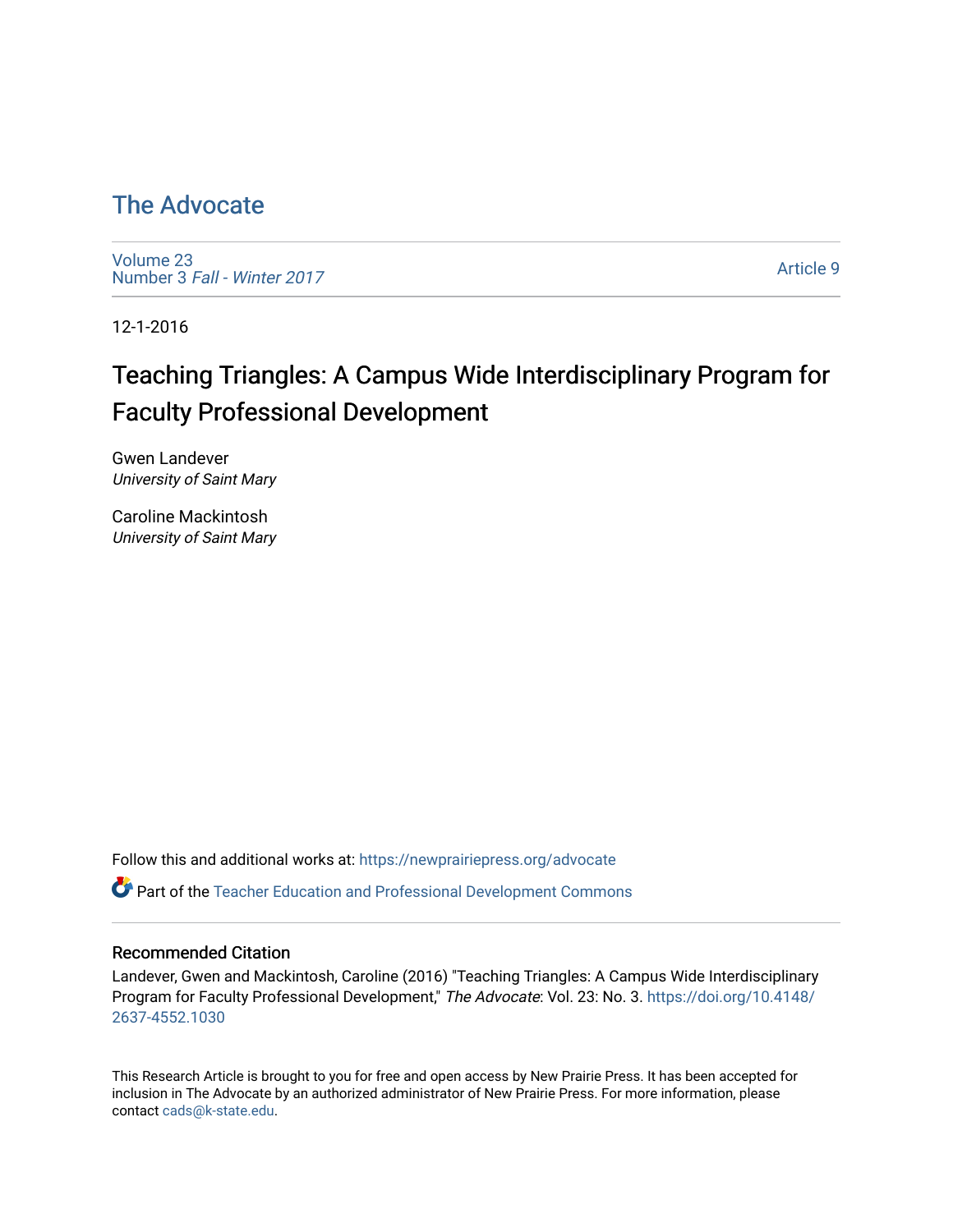## Teaching Triangles: A Campus Wide Interdisciplinary Program for Faculty Professional Development

#### Abstract

Providing meaningful professional development at a small teaching university can be a challenge. Since there are limited opportunities to bring in big named speakers for a lecture or to send faculty to conferences, faculty and administration need to find low cost and creative ways to support professional development. This paper will discuss how a university has transformed faculty development through a peer-based model called "Teaching Triangles". Initially adopted as a method to support new faculty in one department, it has grown into an interdisciplinary campus wide initiative. Along with faculty participation, students have also become actively involved in the process.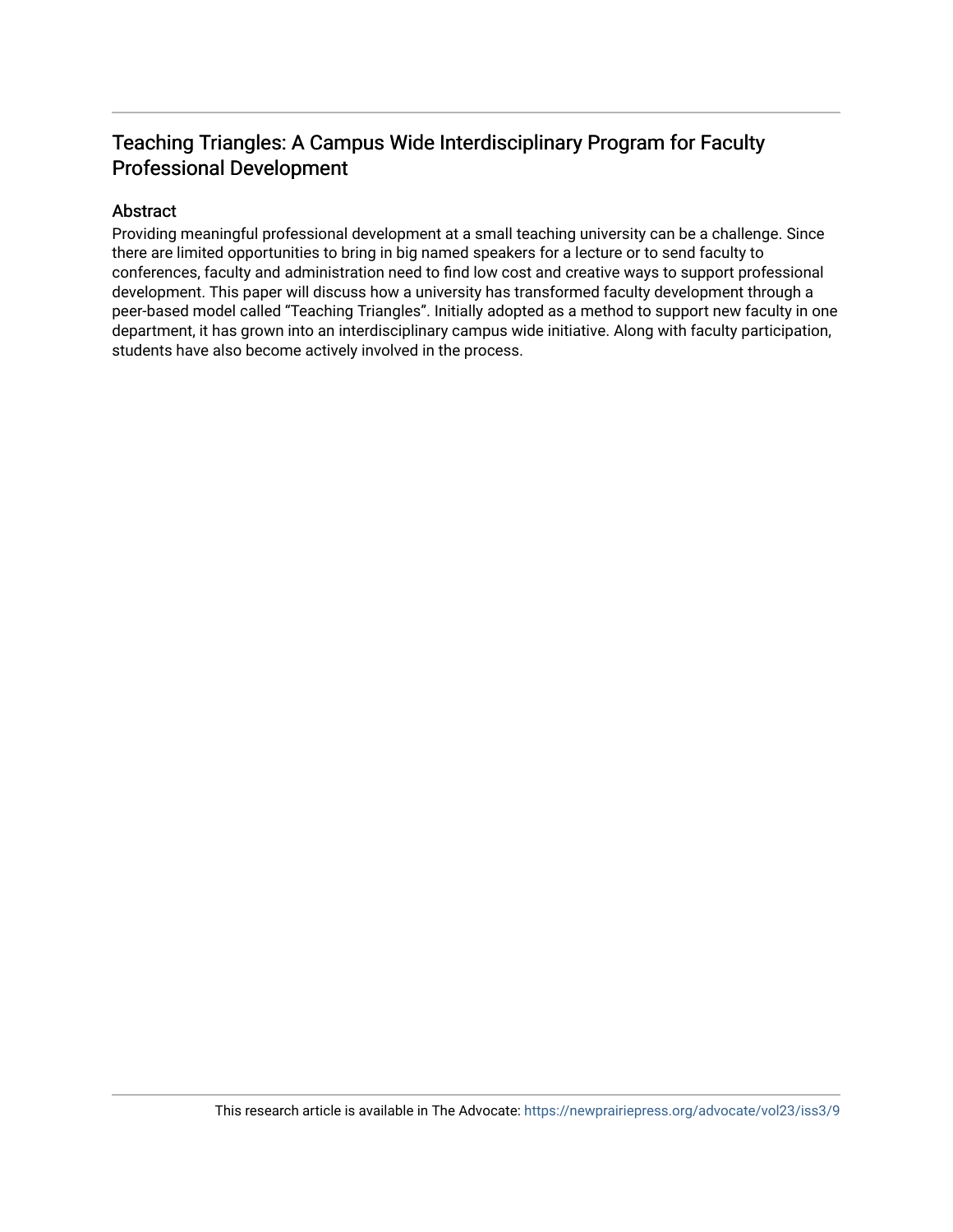## **Teaching Triangles: A Campus Wide Interdisciplinary Program for Faculty Professional Development**

### **Gwen Landever Caroline Mackintosh University of Saint Mary**

**Abstract** 

Providing meaningful professional development at a small teaching university can be a challenge. Since there are limited opportunities to bring in big named speakers for a lecture or to send faculty to conferences, faculty and administration need to find low cost and creative ways to support professional development. This paper will discuss how a university has transformed faculty development through a peer-based model called "Teaching Triangles". Initially adopted as a method to support new faculty in one department, it has grown into an interdisciplinary campus wide initiative. Along with faculty participation, students have also become actively involved in the process.

### **Introduction**

The institution is a small liberal arts teaching university with approximately 65 full time faculty members combined at the main and graduate program campuses. Faculty are encouraged to seek out innovative learning methods but tight budgets limit the amount of professional development provided. Therefore, faculty often resort to seeking out low cost or free alternatives to attending conferences, workshops or lectures on how to become better teachers.

In 2008, a biology professor attended the National Association of Biology Teachers (NABT) conference where she learned about Teaching Squares (T. Elrod, B. Sarchet and J. Bodenweiser, personal communication, October, 2008). This conference presentation was based on the work of Anne Wessely from St. Louis Community College (as cited in Grooters, 2008, p. 2). This individual took on the role of Department Chair of Natural Sciences and Math in Fall 2011, and she thus modified the Teaching Squares model to Teaching Triangles. She formed two triangles with the six faculty members that semester. That semester, her department members observed one another and discussed strategies they learned.

That same semester, the chair of NS and Math opened up the opportunity to the rest of the campus through a brown bag lunch presentation. In the spring of 2012, 6 other faculty participated. The next semester word got out and participation increased. For the following several semesters, faculty were sent an email to garner interest in participating stating the benefits of participating in the experience as well as logistical information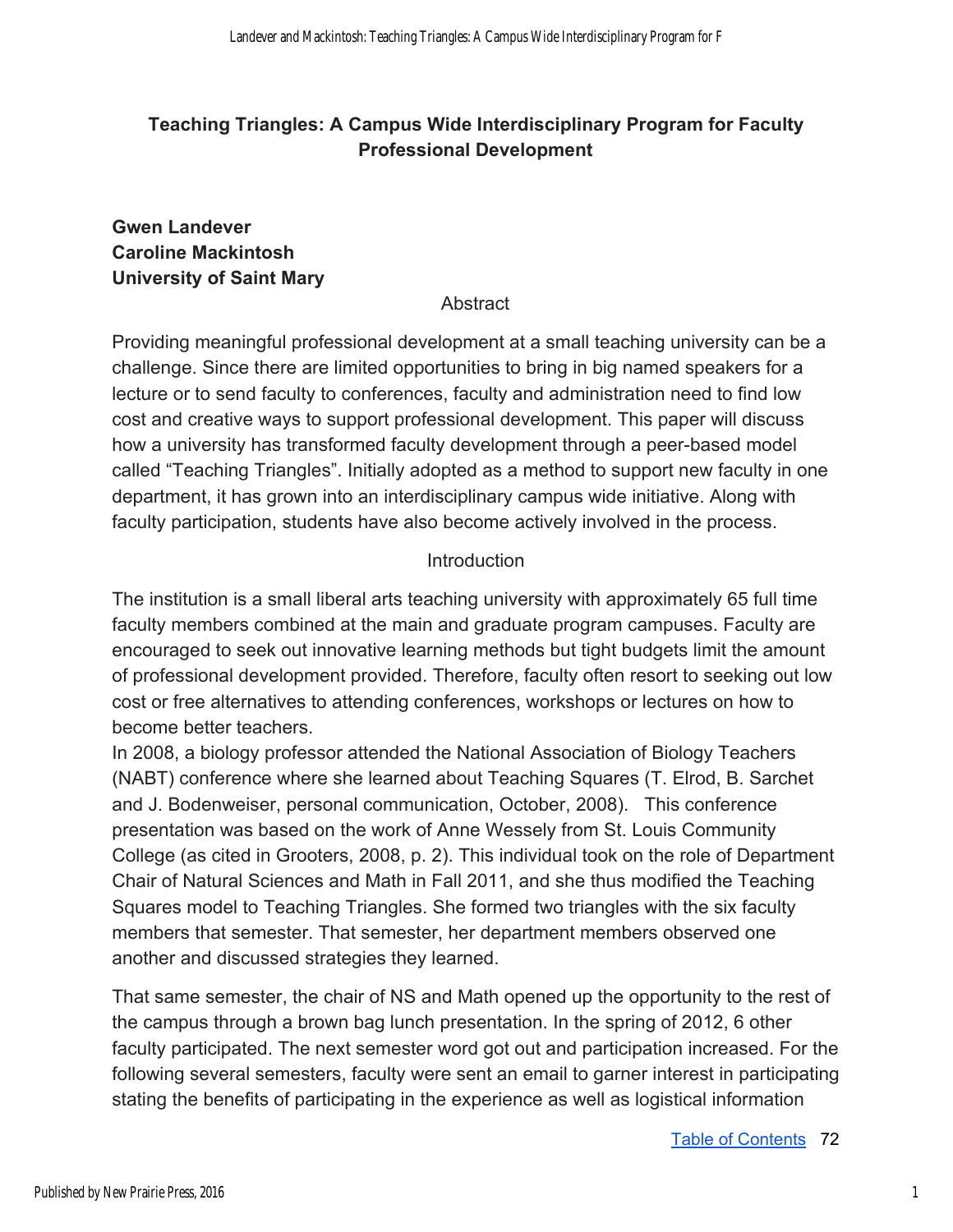about how it worked and the time commitment. (see Appendix A for email example)

Once faculty responded, they were randomly matched into triangles ensuring the matches were from different departments so there was an interdisciplinary element. Care was taken not to match a participant's direct supervisor in the same triangle since it was not intended to be evaluative of one's teaching. Each Triangle was responsible for coordinating schedules so each member of the triangle could observe one another's class once during the semester and a time was scheduled for the triangle to debrief about their experiences. At the end of the semester, participating faculty met for a lunch sponsored by the VP of Academic Affairs so faculty could debrief and share their experiences.

Teaching Triangles Becomes an Interdisciplinary Campus Wide Initiative

Overall, participation has had positive growth among faculty across campus (See Table 1). Students began noticing that faculty from other departments were visiting their classes and even participating in their learning activities. Faculty were encouraged to share with their students what they were learning in their Teaching Triangles. In addition to watching fellow faculty teach, participants were also able to see how their students interacted with other students and professors in these classes (Gooblar, 2015).

In the 2014-15 academic year, it was determined that with increased participation there should be a more concerted effort to match participants for specific needs. A survey (see Appendix B) was sent to assist with matching Triangle participants. This format provided the opportunity to make specific requests and the participants reported they liked having these choices. The electronic participating survey also allowed for those who teach at our graduate campus and online the opportunity to be added to the mix since these groups who don't normally have the chance to visit campus and can be left out of these type of activities. Observations expanded to include online classes, practicum and clinical sites as well as evening courses for adults seeking their graduate degrees.

In the fall of 2015, the Education Department Chair volunteered to take over coordinating the Teaching Triangles. She had been participating in Teaching Triangles since 2012 and reported that this was the best professional development activity she had participated in on an ongoing basis. From previous work as a peer coach at the elementary and middle school levels, she knew the value of job embedded professional development for educators, especially the self-reflection aspects, and saw this replicated through Teaching Triangles at the university level (Huston & Weaver, 2008).

To further enhance the Teaching Triangles experience most recently, participating faculty were asked to meet early in the semester and set a specific goal of what they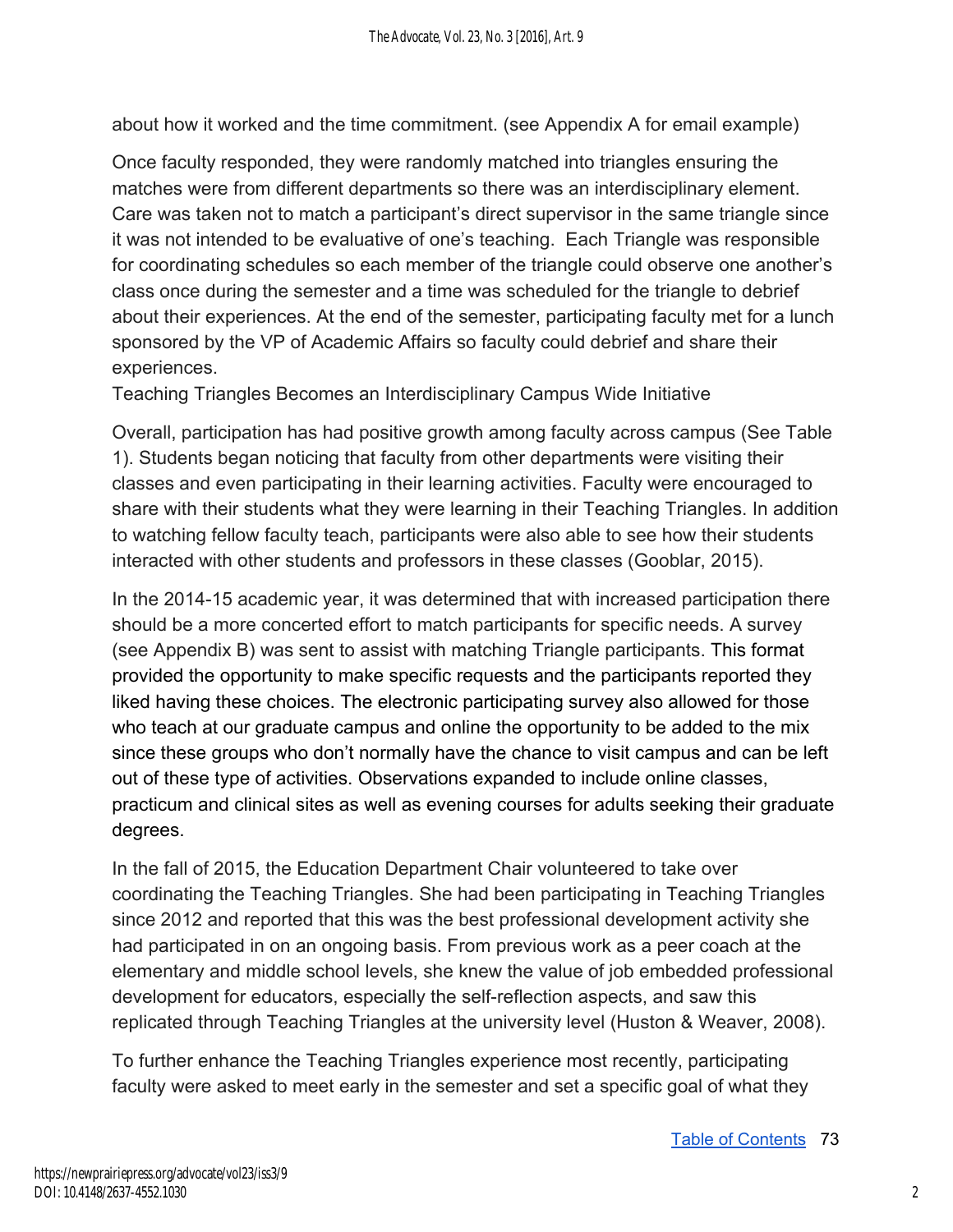would like to work on instructionally and share that with their Triangle. At the end of the semester, faculty were asked to report on their goal and what they had achieved through their efforts.

One key factor to the success of this program is positive support from administration. Early on, the Provost and Vice President of Academic Affairs enthusiastically supported the efforts by encouraging new faculty to participate in Teaching Triangles and congratulates the participants when the Triangles are announced each semester. He has also hosts the debrief luncheons each spring where he attends and listens to the insights provided from participants. When asked for his opinion regarding the impact Teaching Triangles has had on faculty, he shared "we pride ourselves on being first and foremost a teaching institution. Faculty are committed to that proposition, and it is a pleasure for me to encourage faculty participation in, and to support, Teaching Triangles. Teaching Triangles provide a ready-made opportunity to share ideas with others. They also help foster a community of faculty committed to their craft as educators."

Participants insights and feedback

When participants were asked to reflect on their experiences in Teaching Triangles, some of the responses included:

 "Teaching Triangles has encouraged me to be more creative in my instruction, and has given me the confidence to step outside my comfort zone in offering unique and experiential lesson plans in my ongoing path to improve student engagement." Assistant Professor of History

"Being able to observe and participate in a colleague's class showed me the way that historical simulations could be used in class ... As a result of this simulation and other conversations with my triangle, I have decided to pursue this further in my own work, both in philosophy courses and honors seminars." Assistant Professor of Philosophy and Honors Director

"I have participated in Teaching Triangles since its inception campus wide in 2012. I find the program to be stimulating and energizing as I observe and learn from the various teaching styles and practices of my colleagues. Too, I view Teaching Triangles as creative, and as an excellent vehicle for faculty morale and community building. I enjoy getting out of my office and area and visiting with and getting to know colleagues I do not see on a regular basis." Associate Professor of English and Faculty Chair.

"I have completed three semesters of participation in Teaching Triangles. While I gained new perspectives on teaching, I think the most valuable benefit I've found is an affirmation of the challenges we all face as instructors in the classroom. As a new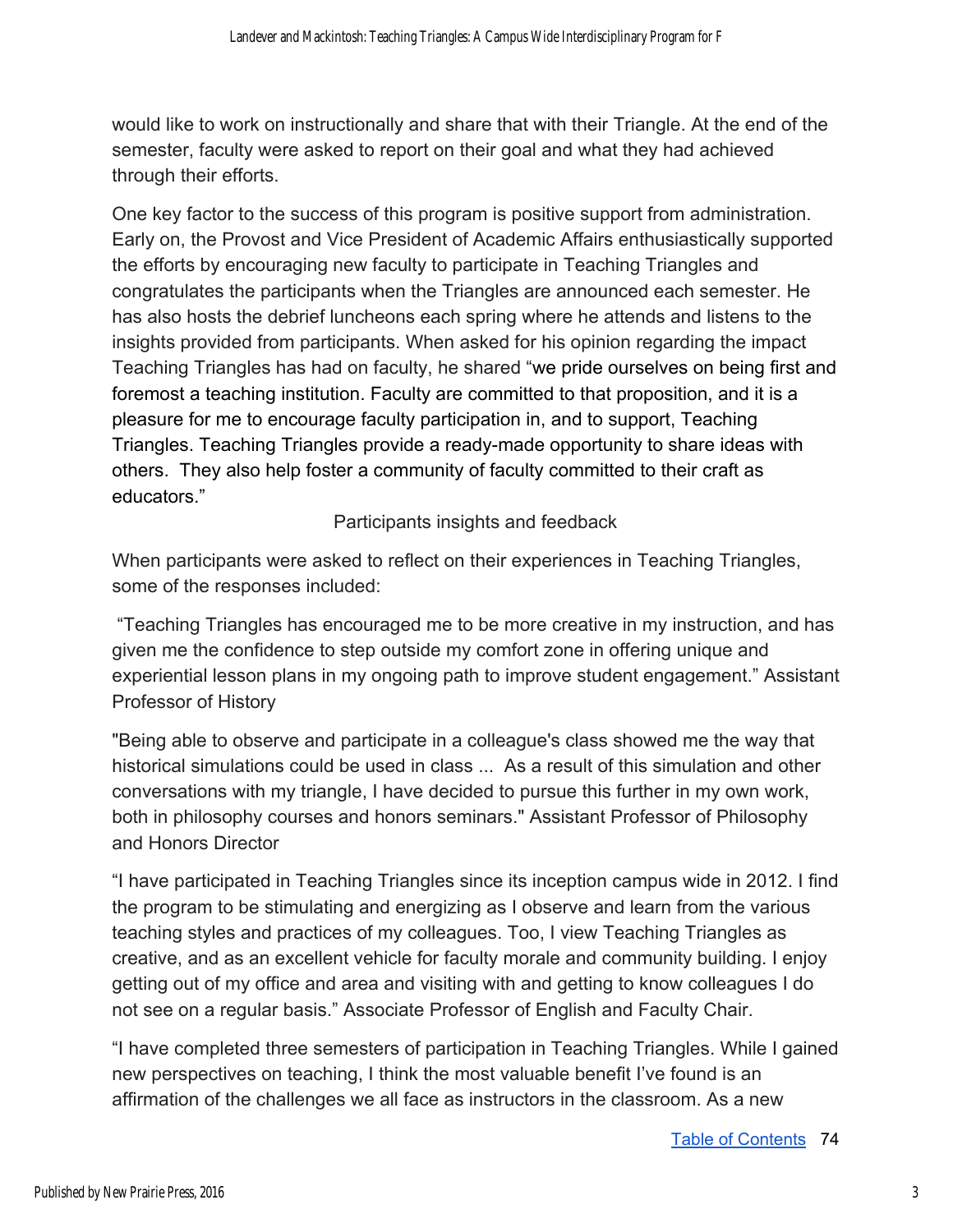professor, I felt inadequate at times, wondering why students weren't more engaged. It was refreshing to see professors with much more experience deal with the same challenges. It was even better to be able to discuss the challenges with these professors and brainstorm solutions." Assistant Professor of Accounting.

"I was happy to have the opportunity to get to know new faculty members and also found it beneficial to get deeper insights into the courses we offer in each of their disciplines through discussions and sharing of syllabi amongst our Triangle as well as through sitting in on their classes" Assistant Professor of Art and Art Program Director

Taking Professional Development to the Next Level

During the summer of 2016, the new Academic Dean assumed the responsibility of forming a committee to develop a center for active teaching and learning. Many of the committee, made up of volunteers from different departments across campus, are also participants of Teaching Triangles. It was determined that Teaching Triangles could fall under the umbrella of the new center for teaching and learning. Through this center, participants in Teaching Triangles as well as all faculty members (adjunct and full time) are able to benefit from this concerted professional development initiative.

### **Summary**

What started as a small technique used to mentor new faculty in one department has grown to an interdisciplinary campus wide initiative in which faculty are able to discuss teaching methods regularly in department meetings and even at a recent Faculty Senate meeting (Gooblar, 2015).

When asked to reflect on the success of the Teaching Triangles program, the chair of the Natural Sciences and Math department stated "as we conclude our eleventh semester of Teaching Triangles, I find enormous gratification that our program has grown from six participants to regularly having 25-30 participants per semester. My colleagues often comment on how it is refreshing to get out of their silos and get to know other faculty. We love seeing 'our' students in other areas on campus. And our students love having visitors in their classroom. I think it is vitally important to show our students that we are constantly striving to improve our own craft."

As faculty continue to strive for excellence in teaching and learning at a small liberal arts university, other institutions can learn from these experiences. Any institution, regardless of their size can replicate this program with eager faculty, supportive administration and a culture of collaborative spirit.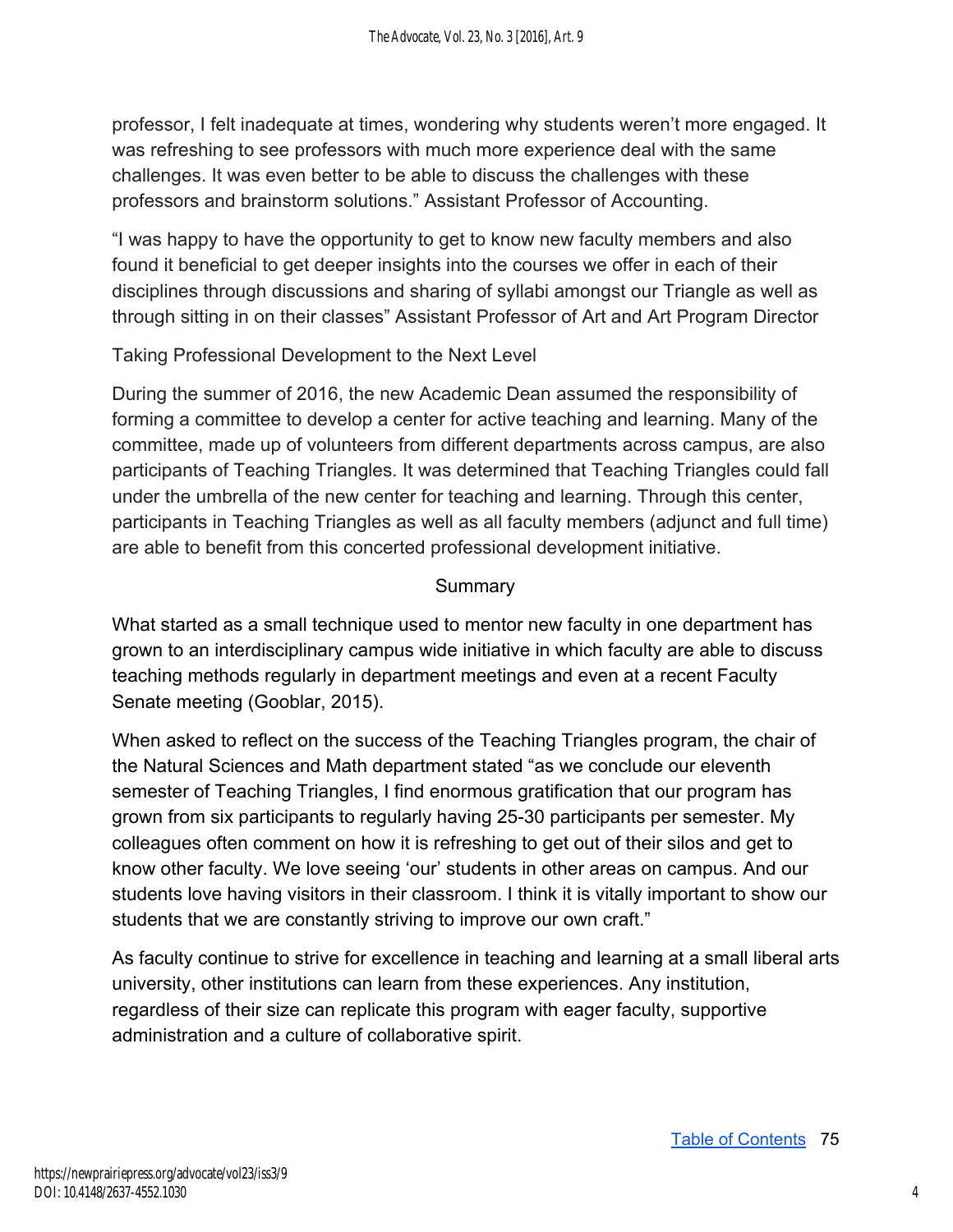#### References

Elrod, T., B. Sarchet and J. Bodenweiser, personal communication, October, 2008

Gooblar, David (2015). What Teachers in Other Fields Can Teach You The Chronicle

for Higher Education retrieved from <https://chroniclevitae.com/news/861-what-teachers-in-other-fields-can-teach-you>

Grooters, S. (2008, August 29). Teaching Squares, participant handbook.

Retrieved from http://stonehill-website.s3.amazonaws.com/files/resources/participant-handbook-08-09.pdf

Huston, T., & Weaver, C.L. (2008). Peer Coaching: Professional Development for

Experienced Faculty. Innovative Higher Education, 33 (1), 5-20. doi:

10.1007/s10755-007-9061-9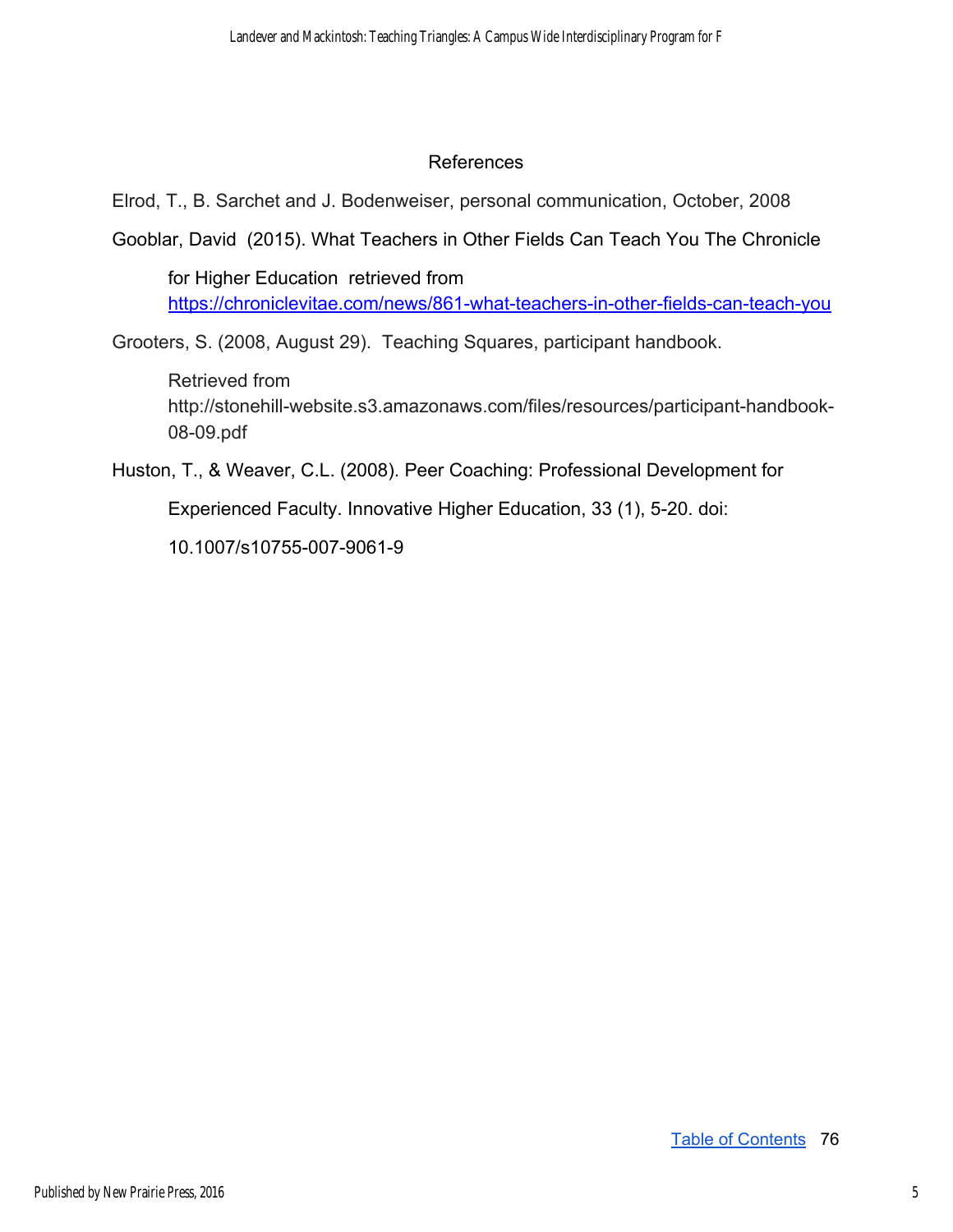| Table 1                                                     |
|-------------------------------------------------------------|
| Participation in Teaching Triangles Each Semester 2011-2016 |

| Semester         | Number of participants                  |
|------------------|-----------------------------------------|
| <b>Fall 2011</b> | 6                                       |
| Spring 2012      | 6                                       |
| <b>Fall 2012</b> | 13                                      |
| Spring 2013      | 20 * Two adjuncts participated this     |
|                  | semester                                |
| <b>Fall 2013</b> | 27                                      |
| Spring 2014      | 22                                      |
| <b>Fall 2014</b> | 21                                      |
| Spring 2015      | 24                                      |
| <b>Fall 2015</b> | 25                                      |
| Spring 2016      | 23                                      |
| <b>Fall 2016</b> | 30 * Three adjuncts volunteered to      |
|                  | participate in a triangle this semester |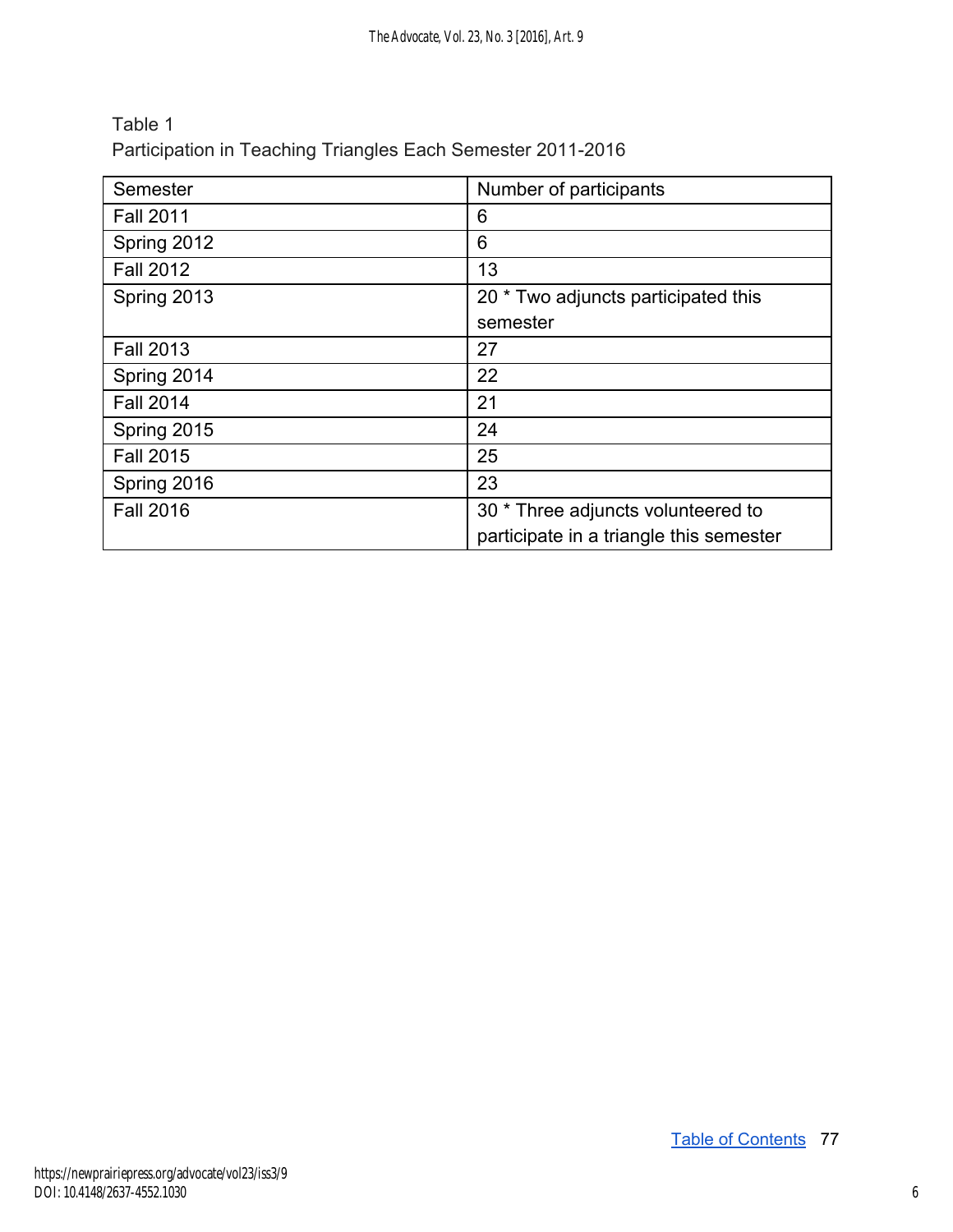#### **Appendix A (sample email)**

Dear Colleagues,

As the self-appointed Teaching Triangles coordinator, this is your first call for participation in USM's own I in house professional development exercise in this semester.

 What is Teaching Triangles? In groups of three, usually interdisciplinary, faculty observe each other teach and use the exercise to self-reflect on their own teaching what did you see that would help you? What's the time commitment? Approximately 4 hours. Two observations of your other triads followed by a get together in your threesome to chat about things. Okay - but you said 4 hours? – Ah, yes, another hour or so would be an entire group get together at the end of the academic year with lunch provided by the Provost.

Over the past semesters of us doing this, we've experienced various outcomes of the exercise... Getting to know other faculty. Having the students see us value teaching and work to improve it. Getting ideas about instigating discussions, facilitating group work, using technology etc. Getting to check 'professional development' on your ending year evaluation! Getting to find your way around campus!!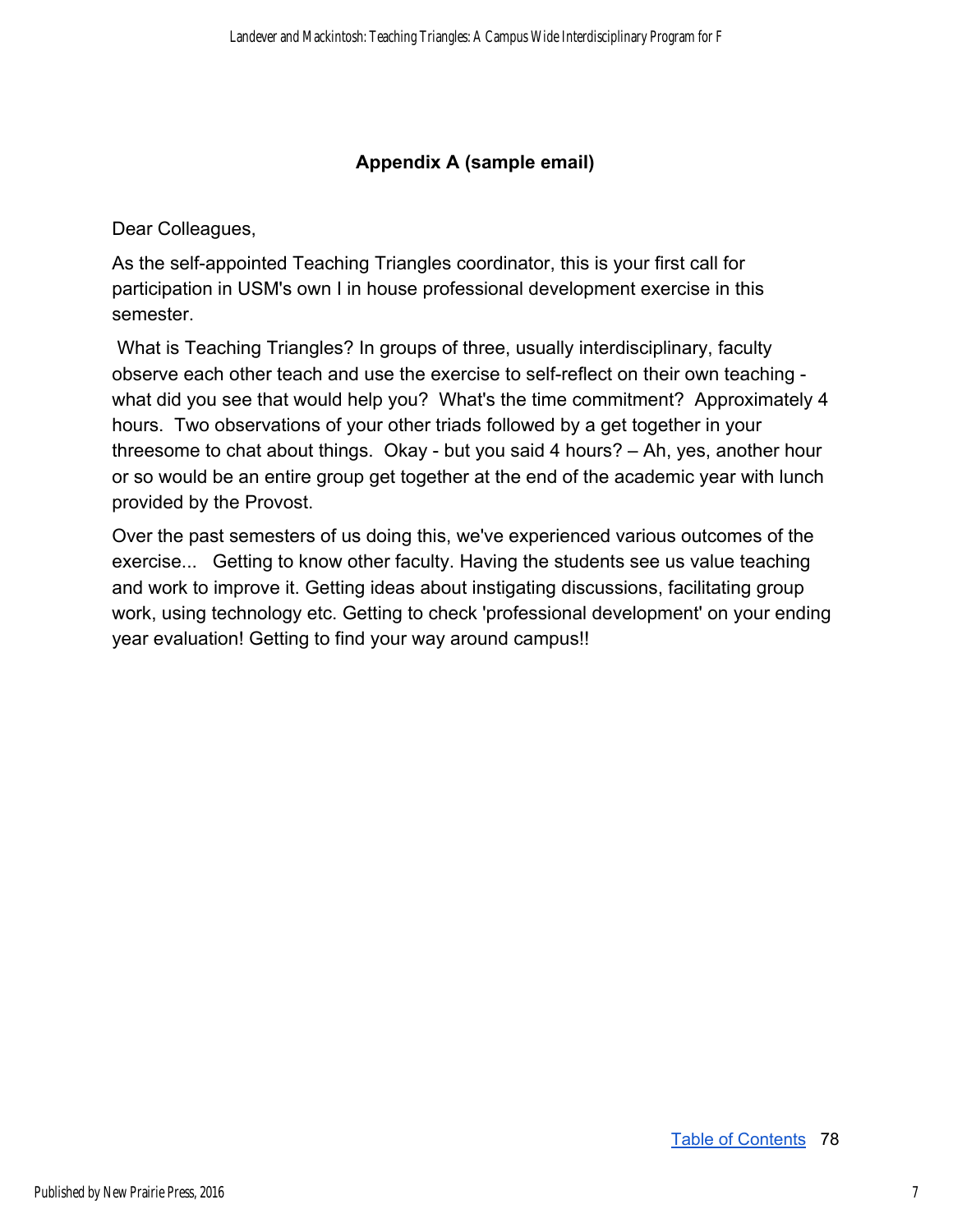#### **Appendix B (sample survey)**

Teaching Triangle Participating Survey

Following our discussion during our Teaching Triangles lunch in May, I invite you to fill out this form with the intent of providing more focused triangles, if so desired. NOTE that 'wants' may not 'get'!

1. Please select how you wish to be placed:

Same triangle all year long

One triangle for the fall only \_\_\_\_\_\_\_\_\_\_

One triangle for the spring only

One triangle for the fall AND a different one for the spring

One triangle for the Fall and will let you know about the spring later\_\_\_\_\_\_\_\_\_\_\_\_\_\_\_\_\_\_

2. Please select a discipline you wish to be partnered with, or wish NOT to be partnered with. If choosing multiple disciplines, please rank with a 1, 2, 3 etc with 1 being most desired.

If you do choose "randomize me", you are an easy customer!! (Thank you!!)

| Randomize me - I don't  |                       |                                 |
|-------------------------|-----------------------|---------------------------------|
| care and I love meeting |                       |                                 |
| new people!             |                       |                                 |
|                         | Please place me with: | Please do not place me<br>with: |
| Biology, Chemistry,     |                       |                                 |
| <b>Physics</b>          |                       |                                 |
| <b>Mathematics</b>      |                       |                                 |
| Psychology, Criminology |                       |                                 |
| Music, Theatre, Art     |                       |                                 |
| <b>Nursing</b>          |                       |                                 |
| <b>DPT</b>              |                       |                                 |

Table of Contents 79